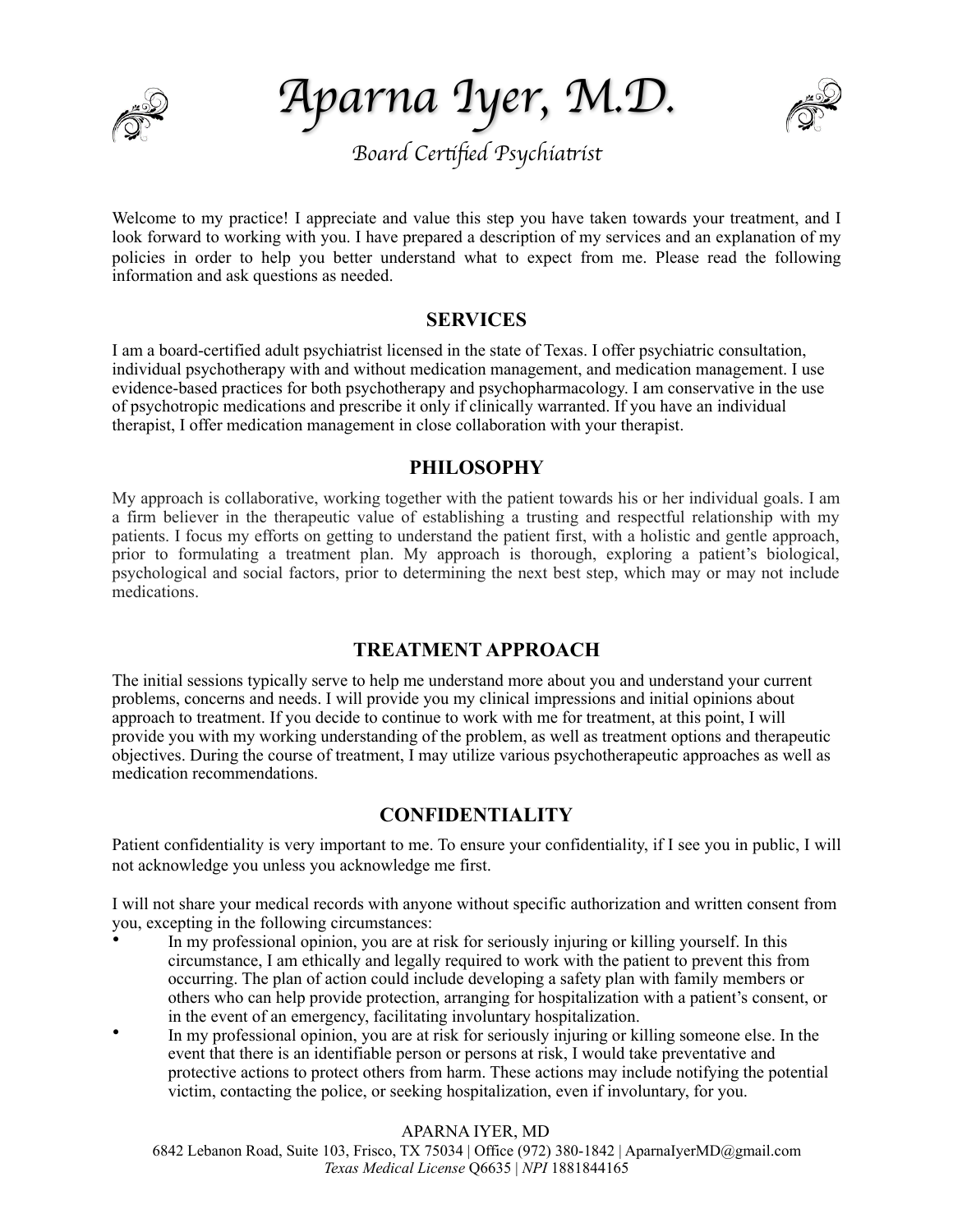

*Aparna Iyer, M.D.* 



- There is reason to suspect a child, elder (age 65 or older), or a dependent adult is being neglected or abused. In these circumstances, the law requires that I file an immediate report with protective services or the appropriate state agency.
- Occasionally, I may have to consult other professionals about your illness or treatment options. During a consultation, I will make every effort to avoid revealing your identity to the consultant. The consultant is also legally bound to keep the information confidential.
- When I am unavailable (i.e., on vacation, extended sick leave, family emergency), I will provide limited information to a clinician covering for my services.
- All mental health professionals are required to keep professional records, which is critical for continuity of care. Although I will make every effort to safeguard your privacy, records may be subpoenaed by a court of law.
- I may also be obligated to disclose relevant information regarding your care in order to defend myself, should there be a complaint or lawsuit filed against me.

# **APPOINTMENTS AND CANCELLATION POLICY**

Because every patient is important to me, I will not be able to keep other patients waiting if you are late for any reason. Therefore, I suggest that you try to be here a few minutes early so that you are able to keep your appointments start and end at their scheduled times.

I have a 24-hour cancellation policy. Please note that you will be responsible for payment of my fees if you cancel your appointment within 24 hours of the appointment. If I ever have to cancel your appointment with less than 24 hours-notice to you, I will waive my fee for that rescheduled appointment.

## **FINANCIAL POLICY**

I do not accept insurance. You may pay with cash or credit card. Payment is due at time of service.

If you plan to pay through credit card, you must complete a credit card authorization form during initial visit. Your credit card will then be billed for regular appointments as well late cancellations and telephone services.

If you will be filing statements with insurance, upon request, I will provide you with the necessary statements along with the diagnosis code.

## **FEES**

Fees for the initial consultation will be billed at \$515 and will typically last for 60 minutes. For more complicated issues, additional time may be required. This is billed at \$75 per 15 minute increment.

Fees for psychotherapy appointments, which include judicious treatment with psychiatric medications, if indicated will be billed at \$300 and will typically last for 45 minutes. If additional time is needed, the billing will be at \$75 per 15 minute increment.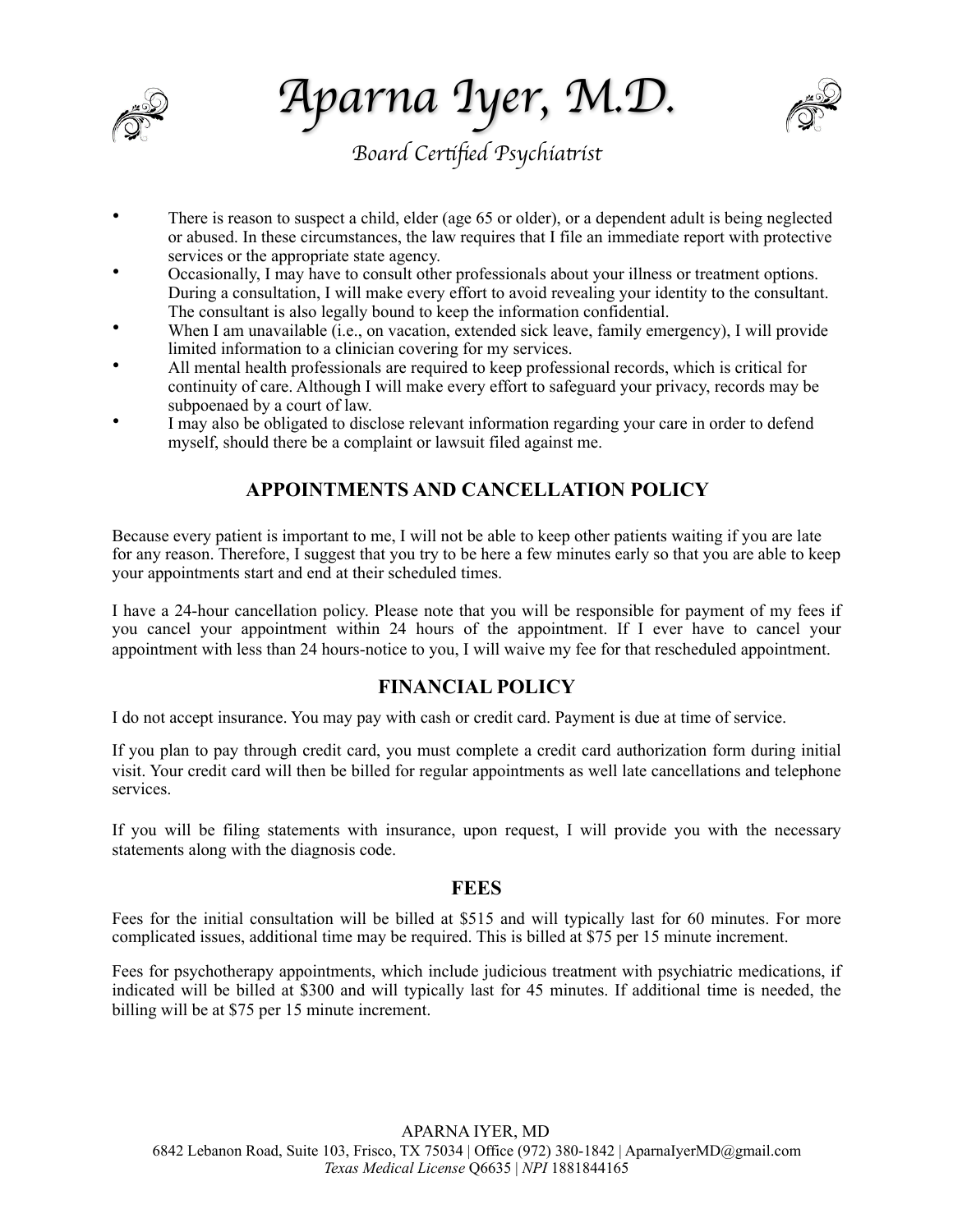

*Aparna Iyer, M.D.* 



Fees for medication management appointments will be billed at \$200 and will typically last for 25 minutes. If additional time is needed, the billing will be at \$75 per 15 minute increment. I do not fill medication requests over phone and recommend that you schedule an appointment instead.

I do not accept health insurance and is not a member of any managed care provider panels. However, I can provide you with an invoice that includes charges, payments, CPT codes and DSM-IV diagnosis codes; most insurance carriers require this information for reimbursement. You can then submit a copy of this invoice to their health insurance company for possible partial reimbursement. Rates of reimbursement vary by insurance carrier and plan. Therefore, you may wish to check with your carrier prior to scheduling an initial appointment.

# **TELEPHONE POLICY**

I generally address clinical issues only during therapy appointments. If there is an urgent issue that you would like to discuss over the phone and the phone conversations will be longer than 10 minutes my fee will be \$100 per 15 minute increment. I do not bill for any phone calls relating to scheduling or billing, or any calls that I initiated to you myself.

# **LITIGATION**

Due to the nature of the therapeutic process, it is agreed that should there be legal proceedings (such as, but not limited to, divorce and custody disputes, injuries, lawsuits, etc.), neither you nor your attorney(s), nor anyone else acting on your behalf will call on me to testify in court or at any other proceeding, nor will a disclosure of the psychotherapy records be requested unless we agree otherwise. In the event that you become involved in legal proceedings that mandate my participation, you will be expected to pay for all of my professional time, including preparation and transportation costs, even if I am called to testify by another party. Because of the difficulty of legal involvement, my fee is \$500 per hour for preparation, attendance, and travel to/from any legal proceedings.

## **EMERGENCY SERVICES**

I try my best to return phone calls within 24 hours. However, particularly if you have called on the weekend or in the evening hours, it might take longer than 24 hours until you are able to hear back from me. If you are in an emergency situation or require urgent attention, please call 911 or go to the nearest emergency center.

## **MEDIA AND SOCIAL MEDIA**

I am active in blogging and social media. Please note that any of my opinions expressed on any form of public media, including social media (blogs, Facebook, Twitter, Instagram), are not considered to be personal medical advice. Patient advice will not be provided in media or social media and should be

restricted to patient visits or telephone calls. Any references that I may make in the media or social media are never patient specific and are always generalized and fictionalized.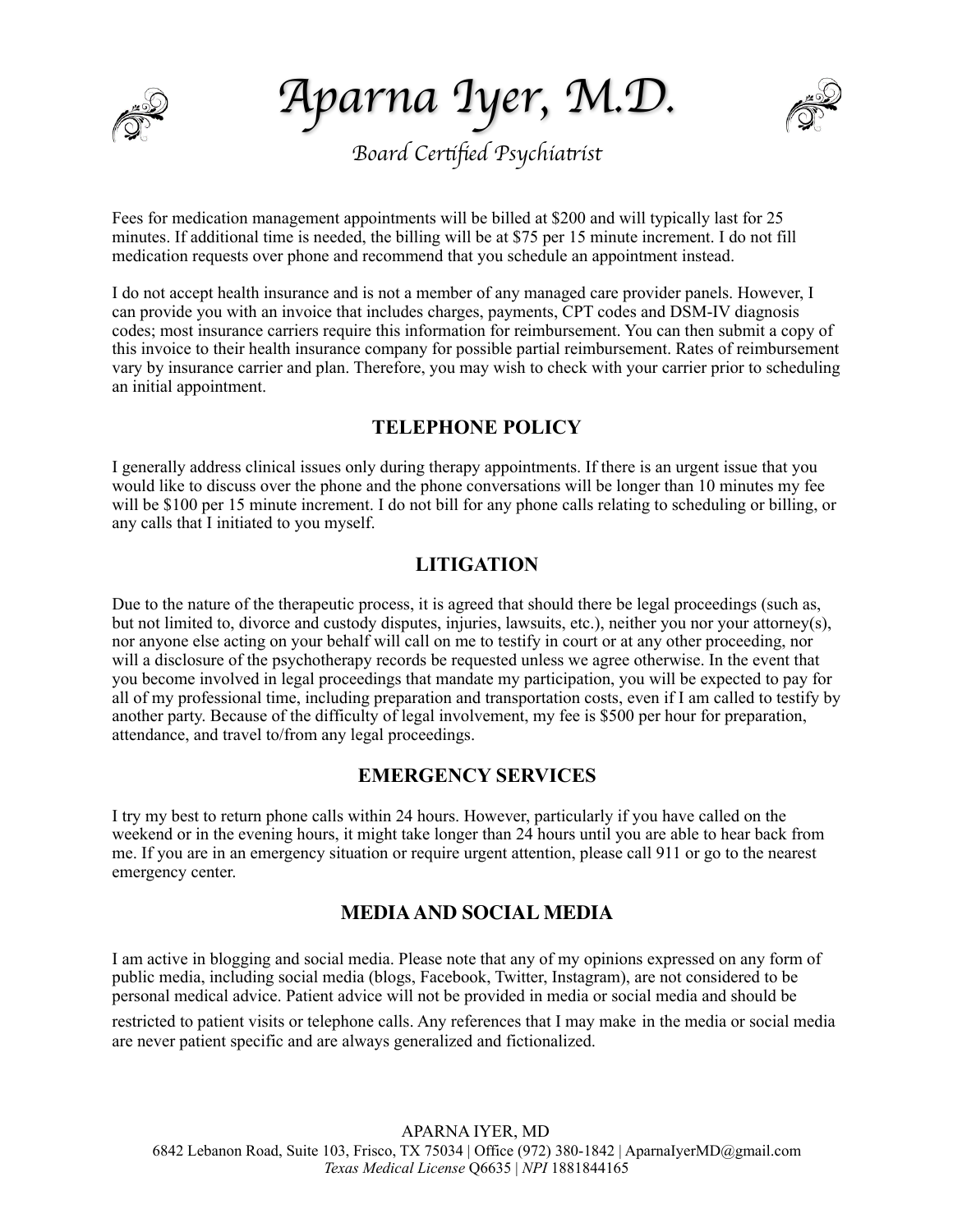

*Aparna Iyer, M.D.* 



# **I have read the practice policies notice and have been given time for questions. I understand the practice policies.**

| PATIENT NAME                 |                          | PATIENT DATE OF BIRTH |
|------------------------------|--------------------------|-----------------------|
| <b>PATIENT SIGNATURE</b>     |                          | <b>TODAY'S DATE</b>   |
|                              | <b>REGISTRATION FORM</b> |                       |
| PATIENT NAME                 |                          |                       |
| STREET   CITY   ZIP          |                          |                       |
| PHONE #                      | PATIENT E-MAIL           |                       |
| PERMISSION TO CALL?          | PERMISSION TO E-MAIL?    |                       |
| <b>PATIENT DATE OF BIRTH</b> | <b>GENDER</b>            |                       |
|                              | <b>EMERGENCY CONTACT</b> |                       |
| <b>NAME</b>                  | <b>RELATIONSHIP</b>      |                       |
| STREET   CITY   ZIP          |                          |                       |
| PHONE #                      | E-MAIL                   |                       |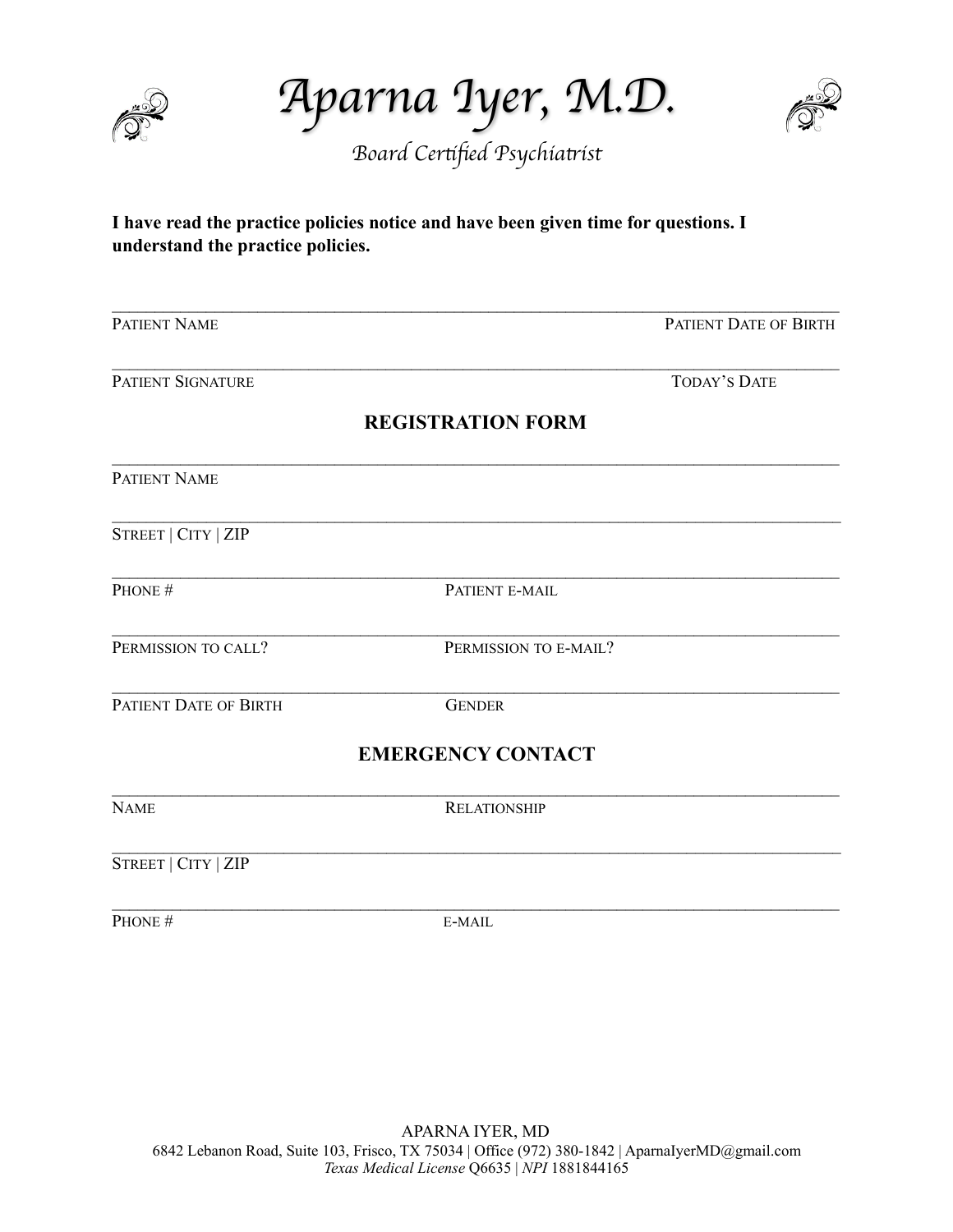

*Aparna Iyer, M.D.* 



# **INSURANCE**

 $\mathcal{L}_\text{max} = \mathcal{L}_\text{max} = \mathcal{L}_\text{max} = \mathcal{L}_\text{max} = \mathcal{L}_\text{max} = \mathcal{L}_\text{max} = \mathcal{L}_\text{max} = \mathcal{L}_\text{max} = \mathcal{L}_\text{max} = \mathcal{L}_\text{max} = \mathcal{L}_\text{max} = \mathcal{L}_\text{max} = \mathcal{L}_\text{max} = \mathcal{L}_\text{max} = \mathcal{L}_\text{max} = \mathcal{L}_\text{max} = \mathcal{L}_\text{max} = \mathcal{L}_\text{max} = \mathcal{$ 

 $\mathcal{L}_\text{max} = \mathcal{L}_\text{max} = \mathcal{L}_\text{max} = \mathcal{L}_\text{max} = \mathcal{L}_\text{max} = \mathcal{L}_\text{max} = \mathcal{L}_\text{max} = \mathcal{L}_\text{max} = \mathcal{L}_\text{max} = \mathcal{L}_\text{max} = \mathcal{L}_\text{max} = \mathcal{L}_\text{max} = \mathcal{L}_\text{max} = \mathcal{L}_\text{max} = \mathcal{L}_\text{max} = \mathcal{L}_\text{max} = \mathcal{L}_\text{max} = \mathcal{L}_\text{max} = \mathcal{$ 

WOULD YOU LIKE ME TO E-MAIL YOU OR HAND YOU THE INSURANCE STATEMENT?

PRIMARY INSURED PERSON'S NAME DATE OF BIRTH

 $\_$ PRIMARY INSURED PERSON'S STREET | CITY | ZIP

# **PHARMACY**

 $\mathcal{L}_\text{max} = \mathcal{L}_\text{max} = \mathcal{L}_\text{max} = \mathcal{L}_\text{max} = \mathcal{L}_\text{max} = \mathcal{L}_\text{max} = \mathcal{L}_\text{max} = \mathcal{L}_\text{max} = \mathcal{L}_\text{max} = \mathcal{L}_\text{max} = \mathcal{L}_\text{max} = \mathcal{L}_\text{max} = \mathcal{L}_\text{max} = \mathcal{L}_\text{max} = \mathcal{L}_\text{max} = \mathcal{L}_\text{max} = \mathcal{L}_\text{max} = \mathcal{L}_\text{max} = \mathcal{$ 

PHARMACY NAME STREET | CITY | PHONE #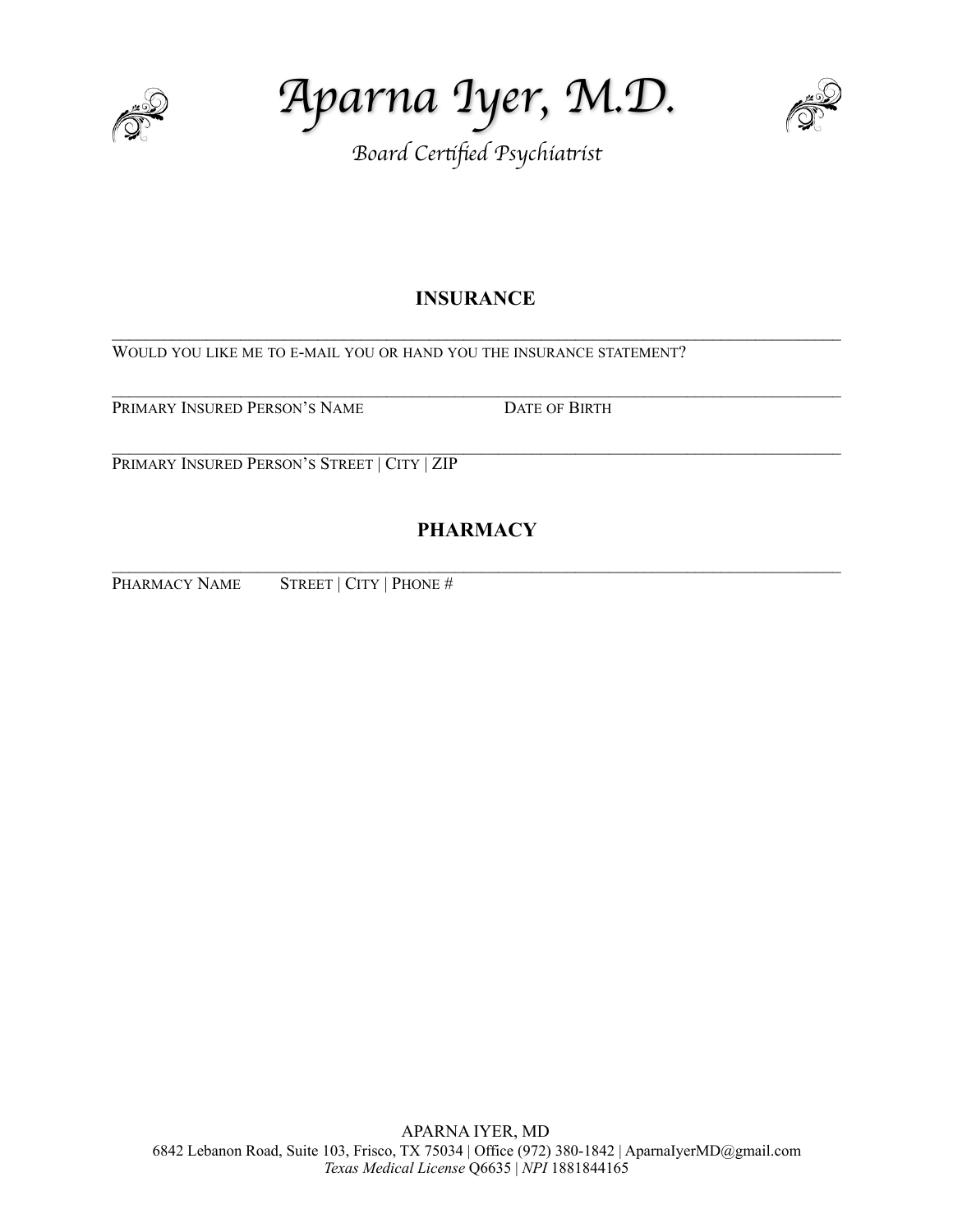

*Aparna Iyer, M.D.* 



# **CREDIT CARD AUTHORIZATION FORM**

| <b>PATIENT NAME</b>   |                                                                      |                      | <b>PATIENT DATE OF BIRTH</b>                                                                              |
|-----------------------|----------------------------------------------------------------------|----------------------|-----------------------------------------------------------------------------------------------------------|
|                       |                                                                      |                      |                                                                                                           |
| <b>NAME ON CARD</b>   |                                                                      |                      |                                                                                                           |
| <b>ACCOUNT NUMBER</b> |                                                                      |                      |                                                                                                           |
| <b>TYPE OF CARD</b>   | <b>EXPIRATION DATE</b>                                               | <b>SECURITY CODE</b> | <b>BILLING ZIP CODE</b>                                                                                   |
|                       | basis, with receipts and insurance statements to be e-mailed to you. |                      | By signing this form, you authorize Dr. Iyer to charge your card for fees as discussed due on a recurring |

This authorization may be revoked at any time by contacting and informing Dr. Iyer via e-mail, text, telephone or in person.

 $\mathcal{L}_\text{max} = \mathcal{L}_\text{max} = \mathcal{L}_\text{max} = \mathcal{L}_\text{max} = \mathcal{L}_\text{max} = \mathcal{L}_\text{max} = \mathcal{L}_\text{max} = \mathcal{L}_\text{max} = \mathcal{L}_\text{max} = \mathcal{L}_\text{max} = \mathcal{L}_\text{max} = \mathcal{L}_\text{max} = \mathcal{L}_\text{max} = \mathcal{L}_\text{max} = \mathcal{L}_\text{max} = \mathcal{L}_\text{max} = \mathcal{L}_\text{max} = \mathcal{L}_\text{max} = \mathcal{$ 

**YOUR NAME** SIGNATURE TODAY'S DATE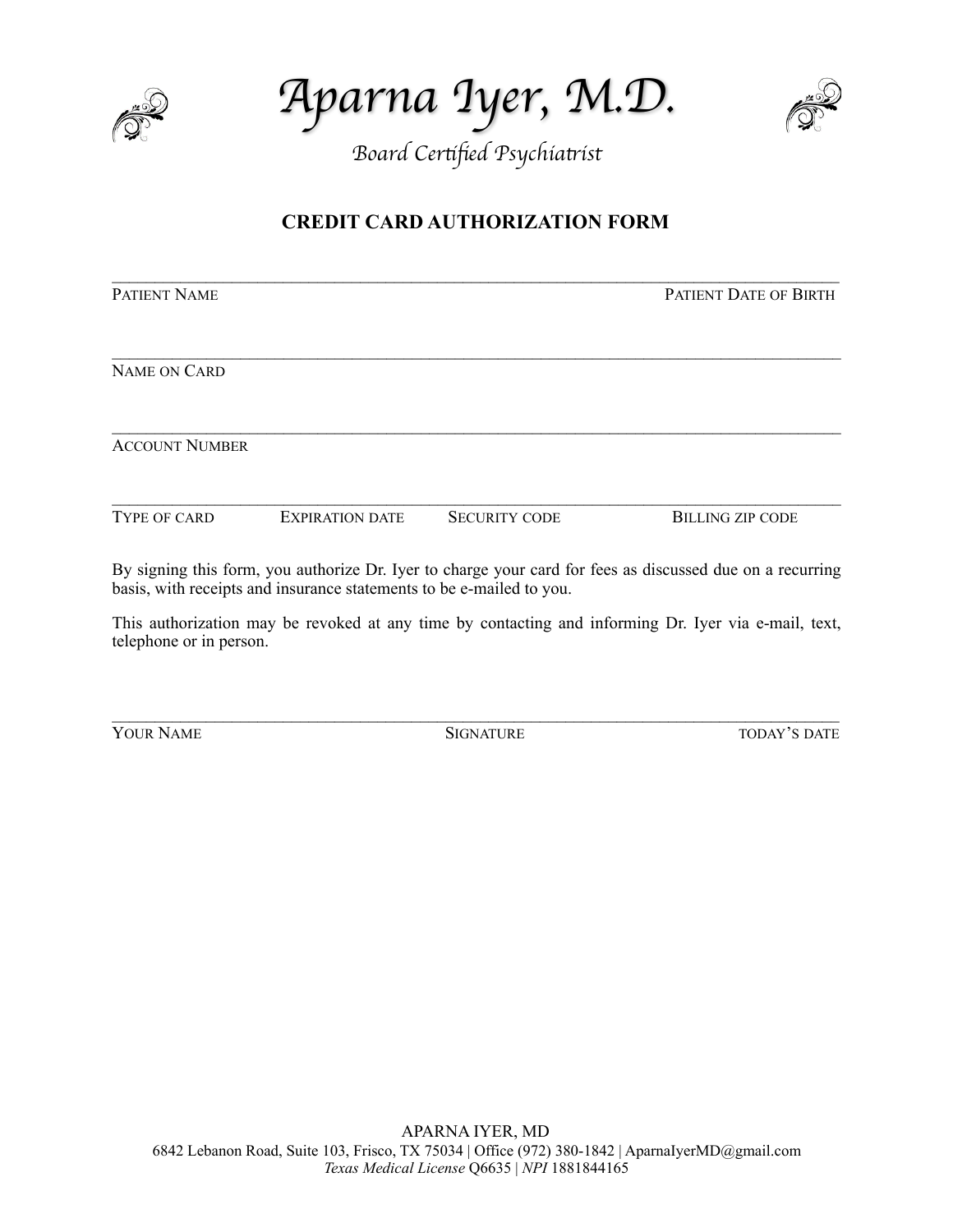

*Aparna Iyer, M.D.* 



# **NOTICE OF PRIVACY PRACTICES FOR PROTECTED HEALTH INFORMATION**

This notice describes how your medical information can be used and disclosed and how you can get access to this information. Please review it carefully. I am committed to protecting the privacy of your medical records and the confidentiality of your visit. Your records (chart) will not be released to anyone outside of this facility without your written permission unless a release is required by law.

### **I WILL USE YOUR INFORMATION FOR THE FOLLOWING PURPOSES**

- 1. Treatment to determine your care and treatment.
- 2. Payment if you file your own insurance claims and your insurance company request documentation of charges for my services, information may be released to your insurance carrier, with your permission.

## **DISCLOSURE REQUIRED BY LAW**

- 1. Food and Drug Administration (FDA) -if there were a drug/product recall or defect.
- 2. Public Health I may disclose your health information to public health authorities in charge of controlling disease, injury, or disability.
- 3. Law Enforcement I may disclose health information in response to a valid subpoena.

### **YOUR HEALTH INFORMATION RIGHTS**

Your health record is the physical property of Dr. Iyer's medical practice, but the information belongs to you and you have the right to the following:

- 1. Request a restriction on certain uses and disclosures of your information.
- 2. Obtain a copy of the notice of information practices (this document).
- 3. Inspect a copy of your health records.
- 4. Amend your health record as provided in 45 CFR 164.528.
- 5. Obtain an accounting of disclosures of your health information.
- 6. Request communication of your health information by alternative means or at alternative locations.
- 7. Revoke your authorization to use or disclose health information except for action already taken.

### APARNA IYER, MD

6842 Lebanon Road, Suite 103, Frisco, TX 75034 | Office (972) 380-1842 | AparnaIyerMD@gmail.com  *Texas Medical License* Q6635 | *NPI* 1881844165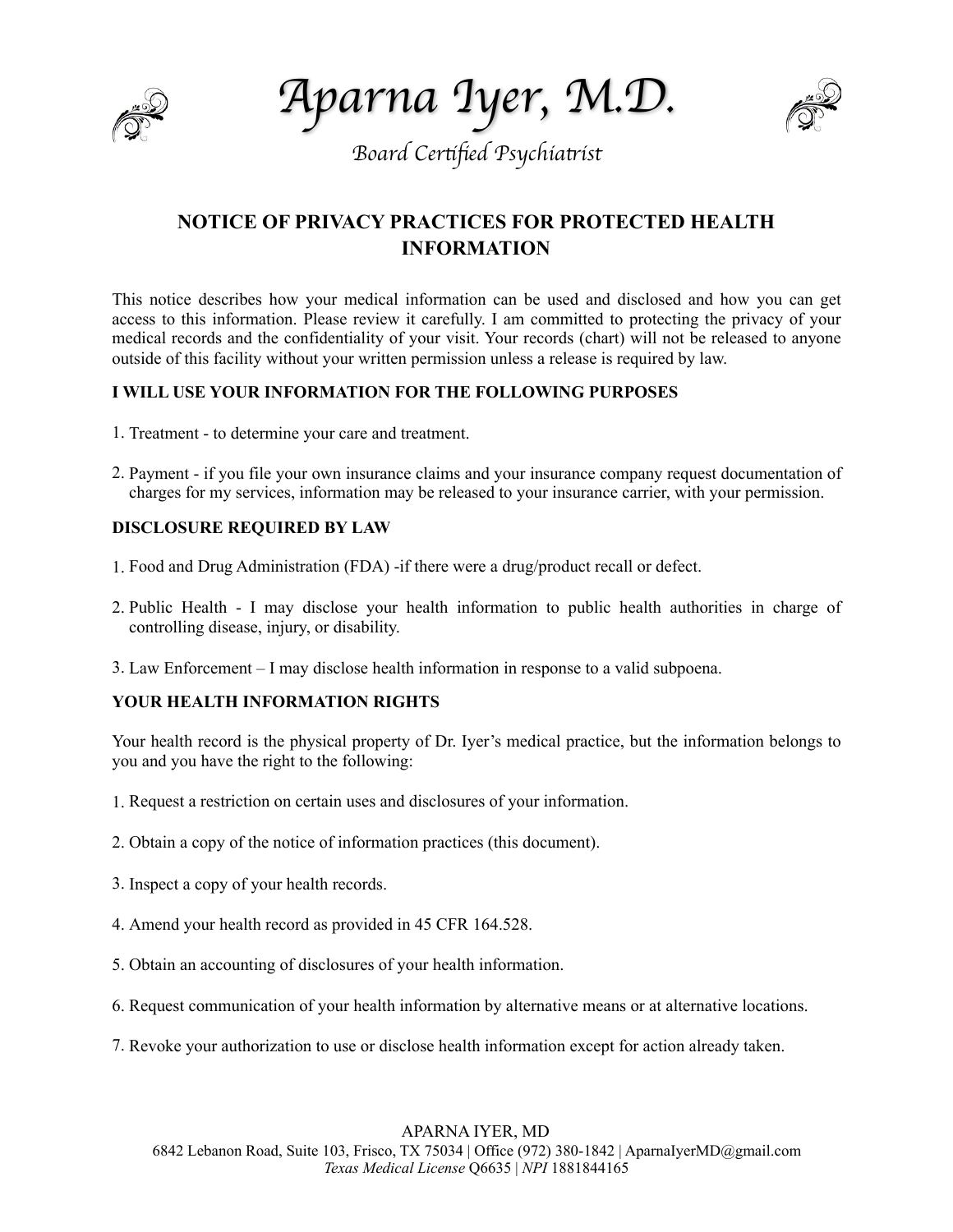

*Aparna Iyer, M.D.* 



## **MY RESPONSIBILITY**

1. Maintain the privacy of your information.

2. Provide you with a notice that explains our legal duties and privacy practices.

3. Abide by the terms of this notice.

- 4. Notify you if I am unable to agree to a restriction that you request.
- 5. Accommodate reasonable requests you may have to communicate health information by alternative mans or locations. We reserve the right to change practices and make new provisions.

I have read the notice of privacy practices for protected health information and have been given time for questions. I understand that Dr. Iyer will not release my health information unless I give written permission or when required by law.

 $\_$ 

 $\mathcal{L}_\text{max} = \mathcal{L}_\text{max} = \mathcal{L}_\text{max} = \mathcal{L}_\text{max} = \mathcal{L}_\text{max} = \mathcal{L}_\text{max} = \mathcal{L}_\text{max} = \mathcal{L}_\text{max} = \mathcal{L}_\text{max} = \mathcal{L}_\text{max} = \mathcal{L}_\text{max} = \mathcal{L}_\text{max} = \mathcal{L}_\text{max} = \mathcal{L}_\text{max} = \mathcal{L}_\text{max} = \mathcal{L}_\text{max} = \mathcal{L}_\text{max} = \mathcal{L}_\text{max} = \mathcal{$ 

**PATIENT NAME** PATIENT NAME

PATIENT SIGNATURE TODAY'S DATE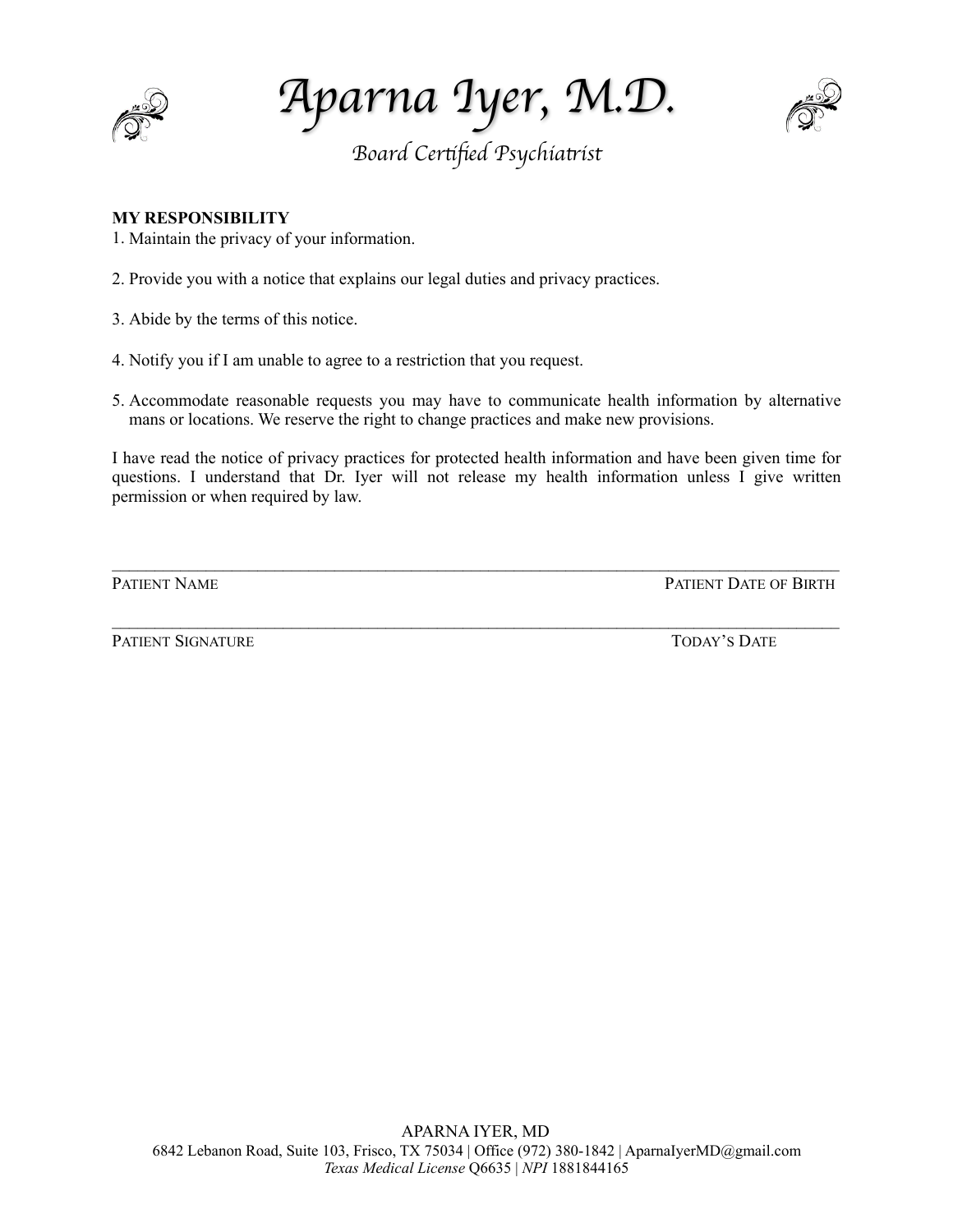

*Aparna Iyer, M.D.* 



# **AUTHORIZATION RELEASE FOR THE EXCHANGE OF CONFIDENTIAL AND PRIVILEGED INFORMATION**

I hereby authorize Dr. Aparna Iyer, located at 6842 Lebanon Road Suite 103 in Frisco, TX 75034, to release and obtain the individual's protected health information to and from the following:

 $\_$ 

 $\_$ 

 $\_$ 

WHO CAN RECEVE AND USE THE HEALTH INFORMATION

PHONE

 $\_$ FAX

STREET ADDRESS APARTMENT/SUITE NUMBER

 $\_$ CITY STATE ZIP CODE

I understand that this information will be used solely for the purpose of my treatment.

EFFECTIVE TIME PERIOD. This authorization is valid until the earlier of the occurrence of the death of the individual; the individual reaching the age of majority; or permission is withdrawn; or the following specific date (optional): Month Day Year

I understand that even if this consent expires or is revoked, Dr. Iyer may be required to disclose information in the following situations:

- 1. If the patient is at imminent risk of harm to self.
- 2. If the patient is at imminent risk of harm to others.
- 3. If Dr. Iyer is subpoenaed to testify in court.
- 4. If Dr. Iyer suspects abuse to or neglect of a child, elderly person, or person with a disability.

RIGHT TO REVOKE: I understand that I can withdraw my permission at any time by giving written notice stating my intent to revoke this authorization to the person or organization named under "WHO CAN RECEIVE AND USE THE HEALTH INFORMATION." I understand that prior actions taken in reliance on this authorization by entities that had permission to access my health information will not be affected.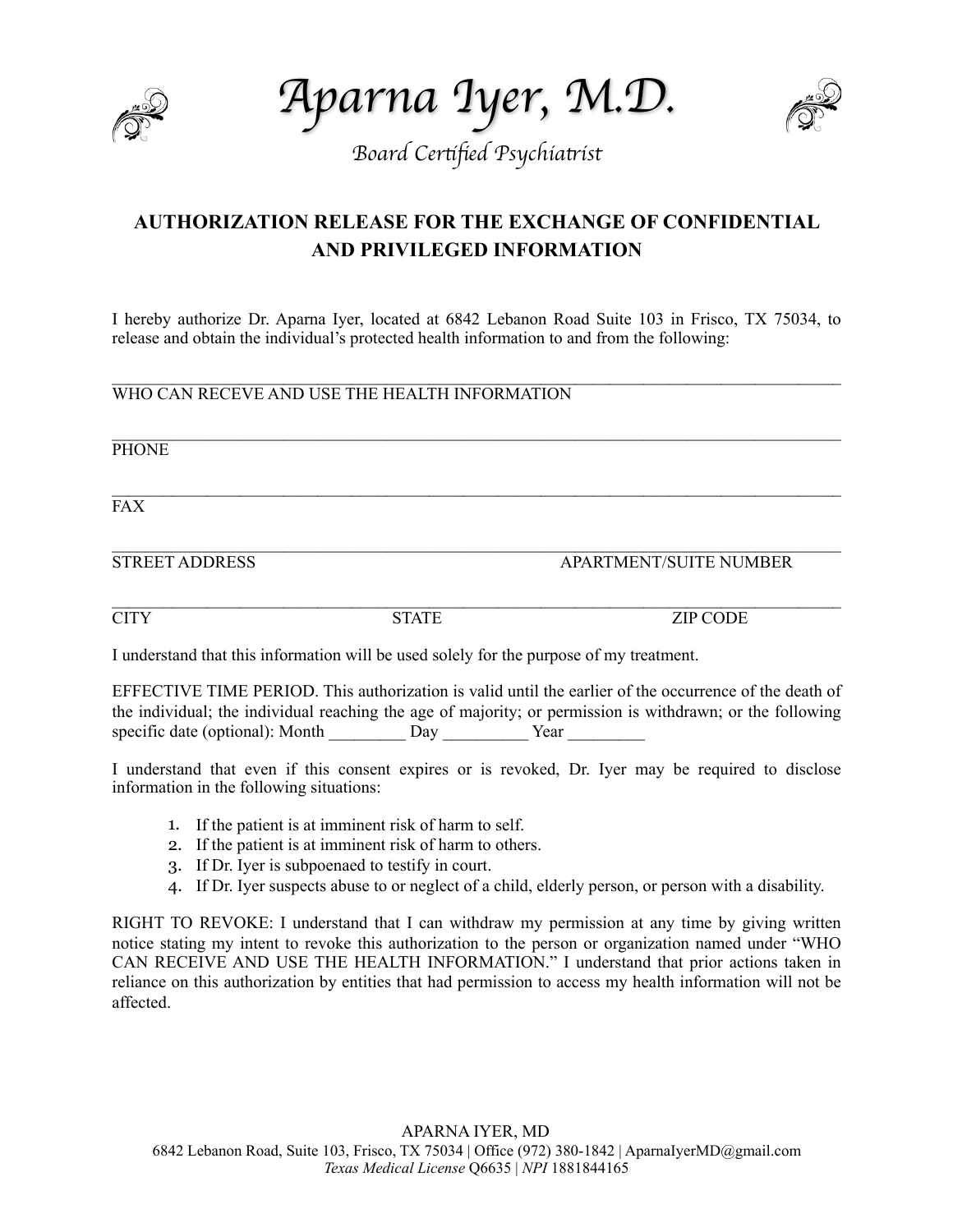

*Aparna Iyer, M.D.* 



WHAT INFORMATION CAN BE DISCLOSED? Complete the following by indicating those items you want disclosed. The signature of a minor patient is required for the release of some of these items. If all health information is to be released, then check only "All health information."

| Physician's Orders            | <b>Progress Notes</b>    |
|-------------------------------|--------------------------|
| History/Physical Exam         | Patient Allergies        |
| <b>Billing Information</b>    | Past/Present Medications |
| Diagnostic Test Reports       | Lab Results              |
| <b>EKG/Cardiology Reports</b> | Radiology Reports&Images |
|                               |                          |
|                               |                          |
|                               |                          |

Your initials are required to release the following information:

Mental Health Records (excluding psychotherapy notes)

Drug, Alcohol, or Substance Abuse Records

Genetic Information (including Genetic Test Results) HIV/AIDS Test Results/Treatment

### REASON FOR DISCLOSURE (Choose only one option below)

| Treatment/Continuing Medical Care | Personal Use   | Billing or Claims        |
|-----------------------------------|----------------|--------------------------|
| Insurance                         | Legal Purposes | Disability Determination |
| School                            | Employment     | Other:                   |

SIGNATURE AUTHORIZATION: I have read this form and agree to the uses and disclosures of the information as described. I understand that refusing to sign this form does not stop disclosure of health information that has occurred prior to revocation or that is otherwise permitted by law without my specific authorization or permission, including disclosures to covered entities as provided by Texas Health & Safety Code  $\S$  181.154(c) and/or 45 C.F.R.  $\S$  164.502(a)(1). I understand that information disclosed pursuant to this authorization may be subject to re-disclosure by the recipient and may no longer be protected by federal or state privacy laws. I affirm that I have had the opportunity to examine this authorization and that I understand the information contained and the rights and privileges I am now waiving. My signature represents my permission for Dr. Iyer to release and obtain information relevant to my treatment.

APARNA IYER, MD 6842 Lebanon Road, Suite 103, Frisco, TX 75034 | Office (972) 380-1842 | AparnaIyerMD@gmail.com  *Texas Medical License* Q6635 | *NPI* 1881844165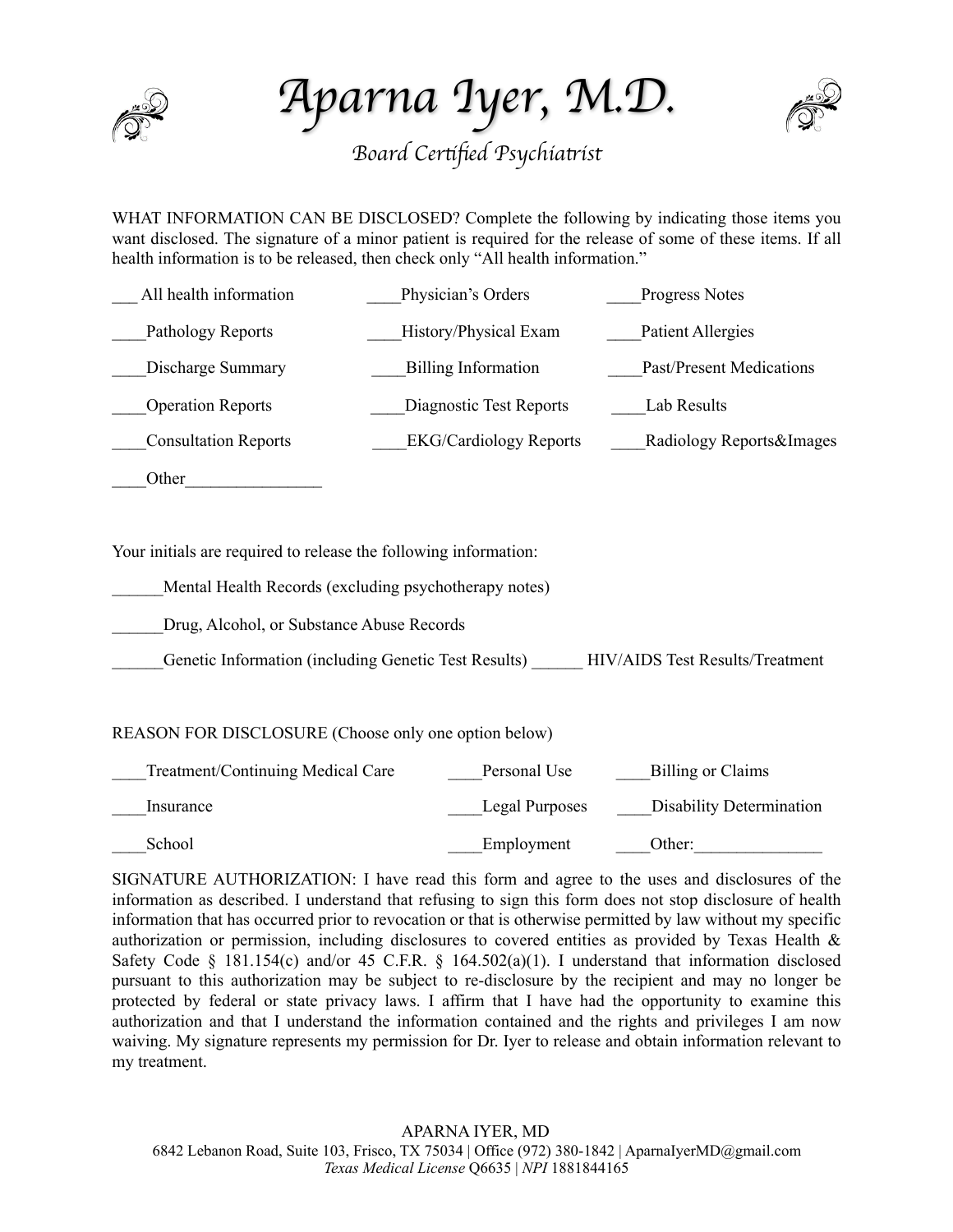

*Aparna Iyer, M.D.* 



 $\mathcal{L}_\text{max} = \mathcal{L}_\text{max} = \mathcal{L}_\text{max} = \mathcal{L}_\text{max} = \mathcal{L}_\text{max} = \mathcal{L}_\text{max} = \mathcal{L}_\text{max} = \mathcal{L}_\text{max} = \mathcal{L}_\text{max} = \mathcal{L}_\text{max} = \mathcal{L}_\text{max} = \mathcal{L}_\text{max} = \mathcal{L}_\text{max} = \mathcal{L}_\text{max} = \mathcal{L}_\text{max} = \mathcal{L}_\text{max} = \mathcal{L}_\text{max} = \mathcal{L}_\text{max} = \mathcal{$ 

 $\mathcal{L}_\text{max} = \mathcal{L}_\text{max} = \mathcal{L}_\text{max} = \mathcal{L}_\text{max} = \mathcal{L}_\text{max} = \mathcal{L}_\text{max} = \mathcal{L}_\text{max} = \mathcal{L}_\text{max} = \mathcal{L}_\text{max} = \mathcal{L}_\text{max} = \mathcal{L}_\text{max} = \mathcal{L}_\text{max} = \mathcal{L}_\text{max} = \mathcal{L}_\text{max} = \mathcal{L}_\text{max} = \mathcal{L}_\text{max} = \mathcal{L}_\text{max} = \mathcal{L}_\text{max} = \mathcal{$ 

 $\_$ 

**PATIENT NAME** PATIENT NAME

#### SIGNATURE OF PATIENT OR PATIENT'S LEGALLY AUTHORIZED REPRESENTATIVE

## TODAY'S DATE

 $\mathcal{L}_\text{max}$ PRINTED NAME OF LEGALLY AUTHORIZED REPRESENTATIVE (IF APPLICABLE)

IF REPRESENTATIVE, SPECIFY RELATIONSHIP TO THE INDIVIDUAL:

PARENT OF MINOR GUARDIAN QUER:

A minor individual's signature is required for the release of certain types of information, including for example, the release of information related to certain types of reproductive care, sexually transmitted diseases, and drug, alcohol or substance abuse, and mental health treatment (See, e.g., Tex. Fam. Code § 32.003).

SIGNATURE OF MINOR INDIVIDUAL **Example 2008** CONDUCTER SIGNATURE OF MINOR INDIVIDUAL

Covered entities, as that term is de ned by HIPAA and Texas Health & Safety Code § 181.001, must obtain a signed authorization from the individual or the individual's legally authorized representative to electronically disclose that individual's protected health information. Authorization is not required for disclosures related to treatment, payment, health care operations, performing certain insurance functions, or as may be otherwise authorized by law. (Tex. Health & Safety Code §§ 181.154(b),(c), § 241.153; 45 C.F.R. §§ 164.502(a)(1); 164.506, and 164.508).

The authorization provided by use of the form means that the organization, entity or person authorized can disclose, communicate, or send the named individual's protected health information to the organization, entity or person identified on the form, including through the use of any electronic means.

Definitions - In the form, the terms "treatment," "healthcare operations," "psychotherapy notes," and "protected health information" are as defined in HIPAA (45 CFR 164.501). "Legally authorized representative" as used in the form includes any person authorized to act on behalf of another individual. (Tex. Occ. Code § 151.002(6); Tex. Health & Safety Code §§ 166.164, 241.151; and Tex. Probate Code § 3(aa)).

Health Information to be Released - If "All Health Information" is selected for release, health information includes, but is not limited to, all records and other information regarding health history, treatment, hospitalization, tests, and outpatient care, and also educational records that may contain health

### APARNA IYER, MD

6842 Lebanon Road, Suite 103, Frisco, TX 75034 | Office (972) 380-1842 | AparnaIyerMD@gmail.com  *Texas Medical License* Q6635 | *NPI* 1881844165